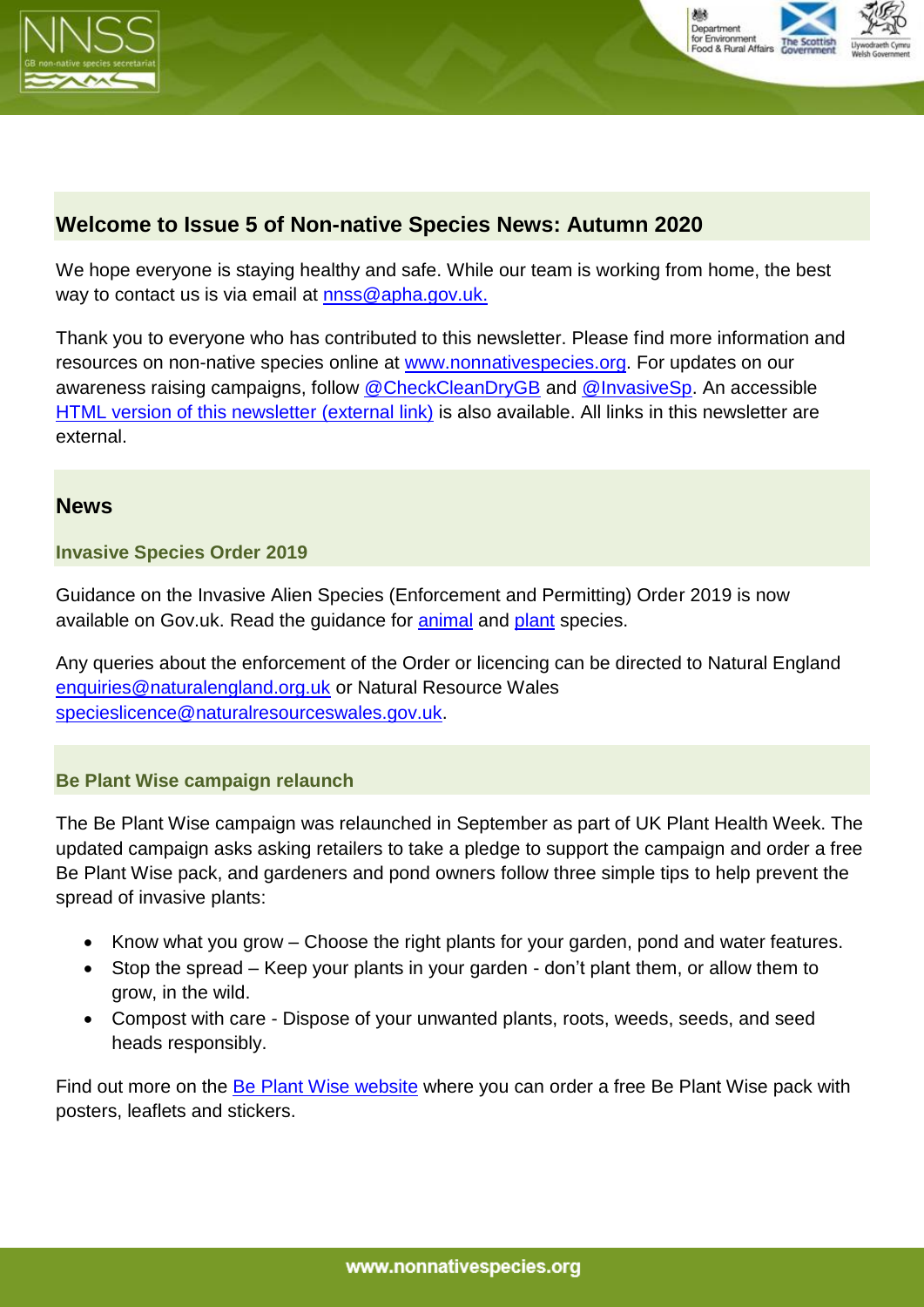



#### **Invasive Species Week 2021**

Save the date! Invasive Species Week 2021 will be held during the week beginning 24<sup>th</sup> May 2021. More information to follow.

## **Quick links**

Adventures with Bonnie – [training a mink detection dog.](https://invasivespeciesscot.home.blog/2020/10/27/adventures-with-bonnie-training-a-mink-detection-dog/) Scottish Invasive Species Initiative.

[Webinar: Horizon scanning for non-native species.](https://www.youtube.com/watch?v=-MaZM8erwHA) Led by Professor Helen Roy.

## **Updates from non-native species projects**

#### **Partnership working to prevent the spread of non-native species**

The Angling Trust has produced [a video](https://www.youtube.com/watch?v=f4RHFi1z0O4&feature=emb_logo) from a recent launch of the Thames Floating Pennywort Pilot project, which took place on the River Kennet in September.

The project involves environment groups and government agencies working together to help halt the spread of floating pennywort, a highly invasive non-native plant that is choking rivers and lakes across Britain. [This video](https://www.youtube.com/watch?v=f4RHFi1z0O4&feature=emb_logo) looks at the work being carried out on the River Kennet and tributaries involving Reading and District Angling Association and other organisations.

## **Scottish Invasive Species Initiative – Coronavirus impacts and insights**

Vicky Hilton, Scottish Invasive Species Initiative

At the Scottish Invasive Species Initiative, the spring Coronavirus (COVID-19) lockdown saw us faced with the prospect of invasive species fighting back whilst we stayed at home. For us, as for everyone else, there were more important public health matters to be tackled as the COVID-19 pandemic did its worst.

March saw us contacting our 270 mink volunteers with instructions to suspend monitoring and trapping activity. We pessimistically anticipated the backwards step this would bring - shutting down our surveillance and trapping network after 2½ years of hard work establishing it. We underestimated the tenacity of our volunteers - the response from many was a determination to continue; "We'll use our daily exercise to check our raft" was the frequent reply. While raft and trap numbers reduced from 578 to 319 units, over half the network was kept up and running by volunteers through lockdown. By July, when lockdown restrictions had eased, the network had been restored to near pre-lockdown levels and trapping effort returned to that needed to tackle the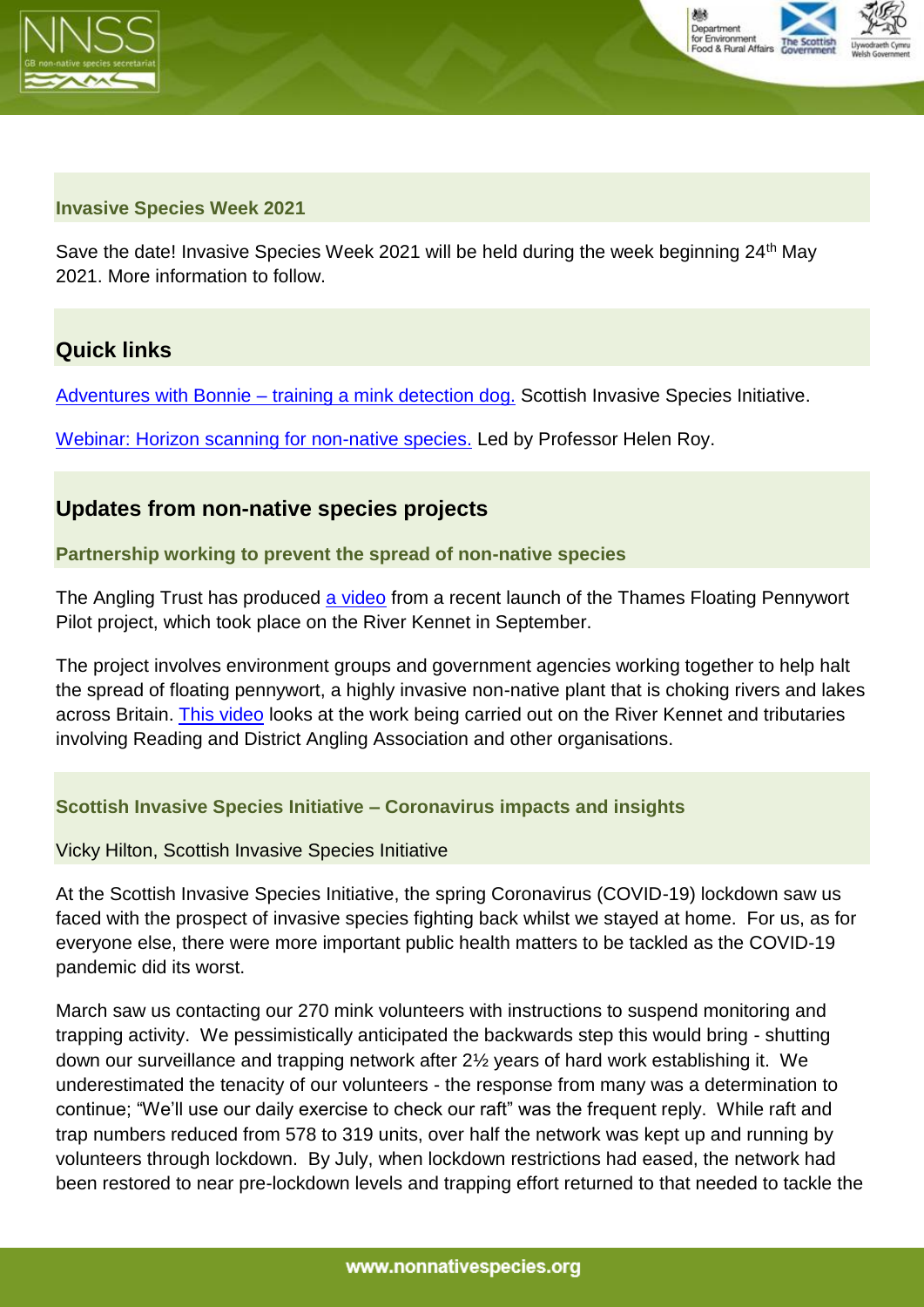

autumn dispersal period when young mink move to new territories for next year's breeding season.

We used staff home working time during lockdown to take our education pack – [Alien Detectives](https://www.invasivespecies.scot/alien-detectives) to another level. With a sudden demand for home schooling materials and talk of future blended education with outdoor learning encouraged, we used desk time to widen the scope of the Alien Detectives resources making them suitable for use by families and home-learners as well as in schools.

Emerging from lockdown we adapted our plant control strategy. Staff and contractors were unable to start work until June – and, of course, by then giant hogweed plants were indeed giant and coming into flower. Our window for chemical control was closing quickly. We prioritised our most important hogweed sites for action – where possible we treated chemically but elsewhere, we cut flowering heads to prevent seeding and spread. Himalayan balsam pulling, normally run as summer group activities, was curtailed - group work was not an option this year. By autumn when we shift to Japanese knotweed treatment, things were beginning to get back on track and small numbers of volunteers helped with



Department for Environment<br>Food & Rural Affai

Cutting giant hogweed heads to prevent seeding. Image: SISI project.

stem injection. We adjusted our procedures to keep our team and volunteers safe but we were operating back at something akin to 'normal'.

Providing safe volunteering opportunities this year of all years has never felt so important. Outdoor volunteering has many positive benefits for both physical and mental wellbeing and, whilst we continue to be challenged by the COVID-19 pandemic, providing opportunities for people to get active and be outdoors helping nature with the Scottish Invasive Species Initiative is particularly valuable and valued. With more people with spare time on their hands we tried to support as many as possible to come out volunteering with us. Things aren't the same of course but we have offered opportunities wherever we can.

So, although our activities were and are constrained, we have continued work with volunteers on mink and plant control programmes and, together, keep those invasive species in check. A surprising bonus this year was the unique and early insight gained as to what future invasive species control post-Scottish Invasive Species Initiative might look like.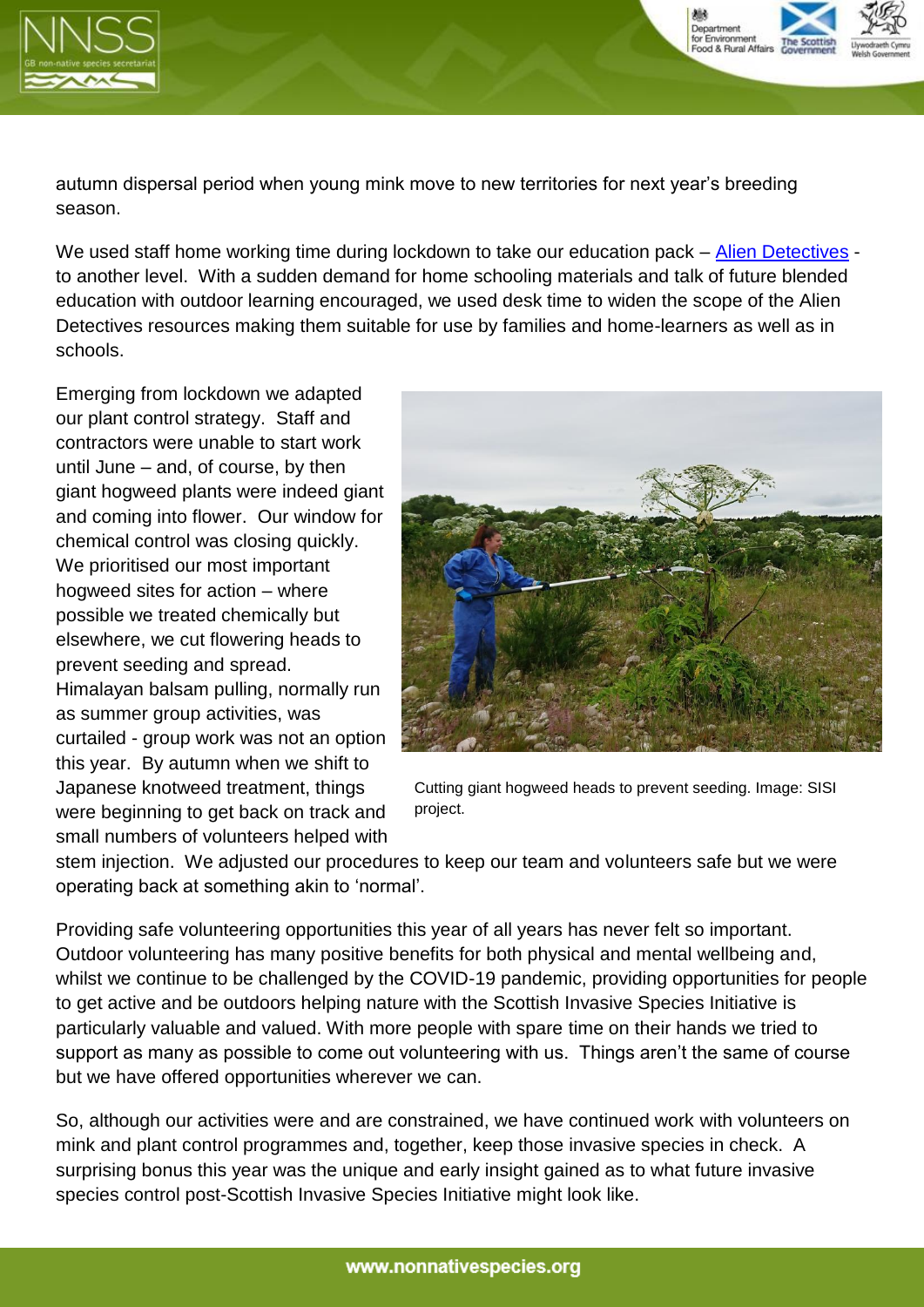



Our work implementing a community-based approach to invasive species management is geared towards creating a sustainable legacy to the Initiative – building community capacity to continue control after the project has ended. The COVID lockdown suddenly put this to the test – what would happen to invasive species control when we weren't around? We witnessed volunteers maintaining mink monitoring and control, farmers and land managers using their staff (trained by us) to continue Giant hogweed treatment when we couldn't, and local people heading out on their own to pull balsam on sites we'd worked on together previously.

We acknowledge this was a snapshot taken in exceptional circumstances and we can't say whether such enthusiasm would stand the test of time. However, the observations from 2020 suggest our strategy is indeed the right one. The impression we have is that work investing in communities, training volunteers and engaging at a local level are working and are creating a resilient, skilled, enthusiastic network of volunteers - willing to carry on the battle against invasive species. We look forward to building on these foundations in 2021.

To contact us or find out more about the work of the Scottish Invasive Species Initiative visit [www.invasivespecies.scot](http://www.invasivespecies.scot/) , follow us on social media [\(Twitter,](https://twitter.com/SISI_project) [Facebook,](https://www.facebook.com/scottishinvasivespecies) [Instagram\)](https://www.instagram.com/scot_invasive_sps_initiative/) or sign up to our [newsletter.](http://eepurl.com/dzRFrP)

#### **Recording non-native species: water primrose**

Trevor Renals, Senior Technical Advisor, Invasive Species, Environment Agency

Water primrose *Ludwigia grandiflora* is an ornamental perennial plant native to South and Central America, associated with wetlands and marginal zones of watercourses, ditches, ponds and lakes. The plant has been introduced into GB through the ornamental aquatic plant trade. It primarily spreads by vegetative fragments and forms dense carpets of growth that exclude native biodiversity, increases flood risk and siltation and degrades amenity.

Since 2009, the Environment Agency has been coordinating the eradication of water primrose in GB. During that time, a further 29 sites have been added to the 14 initially confirmed in 2009. Of those sites, 16 are believed to have been eradicated over the 11 year period. Water primrose is proving hard to completely kill, but the programme has successfully reduced the biomass of known sites to a fraction of the original



Water primrose. Image: Trevor Renals.

infestation. By the end of 2019, the combined total area for all known water primrose in GB was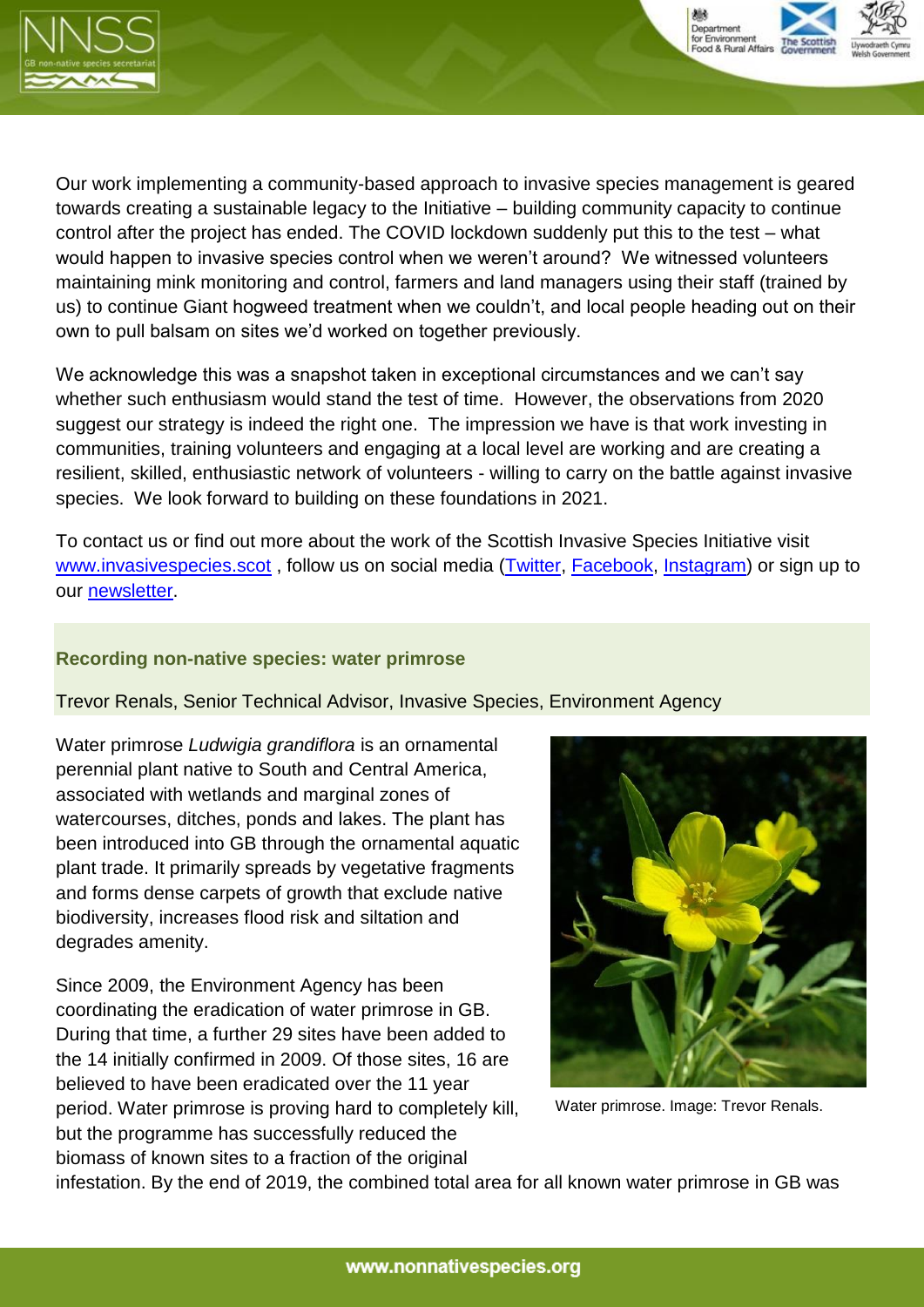

less than 100m<sup>2</sup>, but this has increased during the pandemic restrictions, despite the valiant efforts of site managers.

Early intervention is key, and so far the programme has prevented water primrose from establishing and spreading in a watercourse. The large majority of sites are farm or urban ponds and lakes; often fisheries, private gardens, amenity areas or golf courses. To date we have avoided the profound damage to wetlands and watercourses experienced elsewhere in its invaded range, such as in France (see photo), the Netherlands and Japan.



Department Food & Rural Affa

If you suspect that you may have seen water primrose, check the identification with the ID sheet on the NNSS website and report the location on [alertnonnative@ceh.ac.uk](mailto:alertnonnative@ceh.ac.uk)**.**

A water primrose infestation. Image: Trevor Renals.

## **Tackling Invasive Non-Native Species in the UK Overseas Territories (The OT Biosecurity Project)**

The [UK Overseas Territories \(OTs\)](https://secure.fera.defra.gov.uk/nonnativespecies/ots/otsMap.cfm) encompass some of the greatest biodiversity in the world, accounting for 94% of the UK's endemic biosecurity. As small islands they are particularly vulnerable to the impact of invasive non-native species - the greatest threat to island biodiversity, and a risk to food security and sustainable development. A 3.5 year NNSS led project, funded by the FCO's [CSSF fund,](https://www.gov.uk/government/organisations/conflict-stability-and-security-fund/about) was carried out between 2016 and 2020 to improve the biosecurity of the UK Overseas Territories (OTs) against invasive non-native species. Total project funding was £1.26 m, less than £20,000 per territory per year.

At the end of the project, the OTs have substantially strengthened their protection against the threat of invasive non-native species as a result of project activities. The project involved 343 people within the OTs, 9 UK government and part-government bodies, and more than 150 external experts from 54 entities in the UK, Europe and USA. In addition, the project mobilised over £1m in co-finance, in effect almost doubling the project budget. The project continues with reduced funding, principally to provide technical support to the OTs on request.